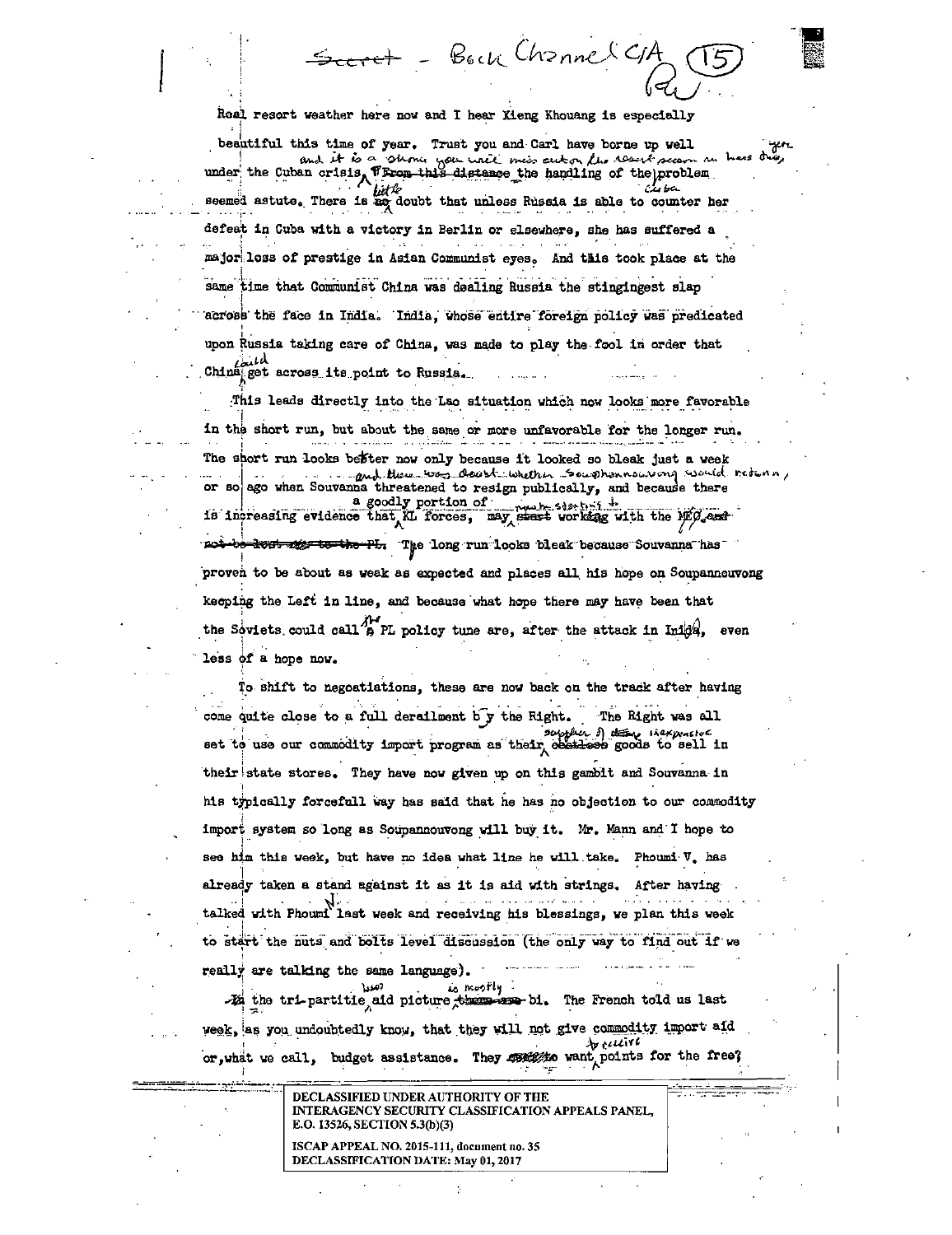any any mentation francs stemming from their kip purchases. These are not large and stems probably from their expanded military mission which is their burden from the Geneva Conferences So I can not see how they have been forthcoming to support the Presidents wish that the West jointly support the Lao economy over the critical period ahead. I have close working relations with the British and their entire attitude is constructive and positive. I can not say the same for the French. Ambassador Falaize seems to be a loner and critically likes to advise Souvanna, sometimes about the new proposed US commodity import program about which he knows, and has shown little interest. "In a word, the French love to critisize the Lao budget, Phoumi, the US plans, but they. have no constructive ideas as to how to improve the situation. On their part, the of Weconomic situation surprisingly keeps on its fairly steady track with zbout 11 no major developments except that prices are up x per cent since I wrote apart to some ... last and the money supply is up, percents. Since January money supply is up 2 billion kip, 87 per cent, and borrowing is up the same amount, about 2 billion kip. Foodstuffs are up 45 percent since January, but the approaching harvest season should damp this rise. Recently Phoumi instituted a flurry of economic measures, which pro bably will not be enforced. Some of them may be salutary, but I do not take them seriously. The most ominous of the recent moves is the entry of the National Bank in belck market transactions attmpting to stabilize the kip/ dollar rate. Information now is that they have expended \$1 million trying to hold the rate near 150. The concentration and program theory of the rate near 150. ut in Beurny the note to Belling at least free while smokelfut in above was pleased since announcement of National Bank action for a while scared the rate down from its high of 180. Indications are the forruption is increasing even beyond normal Lao levels and Souvanna has shown no interest in exerting sease discipline. In the budget area, I am now way doubtful we can get Souvanna to take much of a lead. The Ambassador has suggested this to Souvanna as have others ovess including a French advisor. Souvanna will alibly decry the budget and *inversant dity,* Phound's 144 boost, but when it comes to action, no show. Souvanna responds not what artim should be tripen, but what despeiting parties should be to these budget prombelms instinctively, who shell be solution toed to an hida solution.<br>Should so begather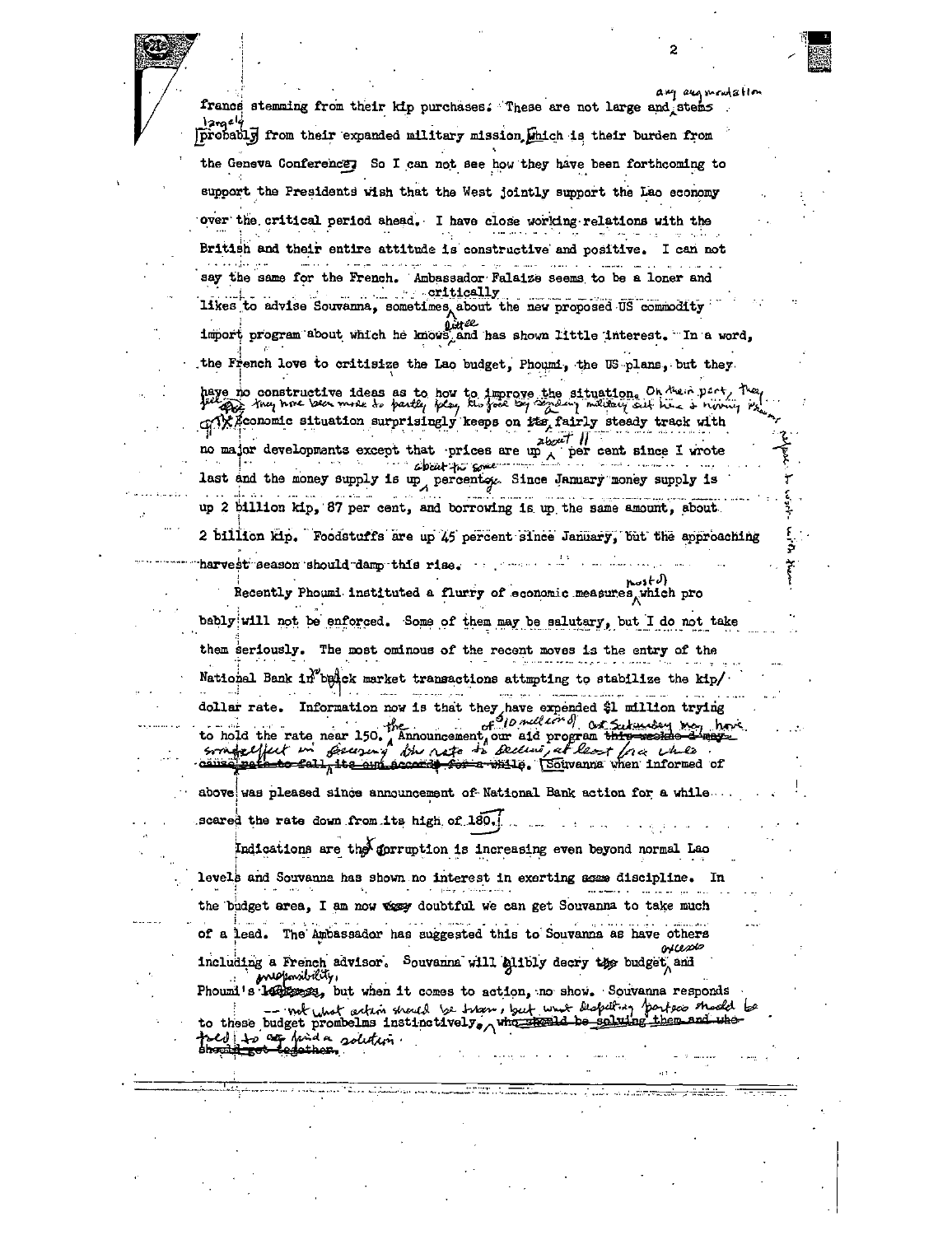|  | $\mathcal{O}$<br>insert DEMOB                                                                          |
|--|--------------------------------------------------------------------------------------------------------|
|  |                                                                                                        |
|  | Given the many indications that the PL have no real intention of playing                               |
|  | hiscod                                                                                                 |
|  | ball which is reenforced by innumerable chance they have the to play the                               |
|  | great champion of Souvanna (such as escorting him to Sam Neua to prove VC                              |
|  | gone or making a big thing out of a fake demobilization of the PL), it would                           |
|  | seem that on balance our best strategy toward demobilization is a half-                                |
|  | way house. That is, demobilize a sizeable group of the FAR and place them $b_{\gamma_{i}}\omega^{i,j}$ |
|  | in work groups examples keeping intact officer and Non-com leadership. "Af the                         |
|  |                                                                                                        |
|  | end of this dry season we can let them go or at any time before xp/pp//-                               |
|  | Phoumi can call an intact unit to service. US AID has proposed such a demob                            |
|  | project with some treessential frosting and it seems to me that this would                             |
|  | be our best policy for the present situation.                                                          |
|  |                                                                                                        |
|  |                                                                                                        |
|  |                                                                                                        |
|  |                                                                                                        |
|  |                                                                                                        |
|  |                                                                                                        |
|  |                                                                                                        |
|  |                                                                                                        |
|  |                                                                                                        |
|  |                                                                                                        |
|  |                                                                                                        |
|  |                                                                                                        |
|  |                                                                                                        |
|  | المايون والمسترجم سنن ولم                                                                              |
|  |                                                                                                        |
|  |                                                                                                        |
|  |                                                                                                        |
|  |                                                                                                        |
|  |                                                                                                        |
|  |                                                                                                        |
|  |                                                                                                        |
|  |                                                                                                        |
|  |                                                                                                        |
|  |                                                                                                        |
|  |                                                                                                        |
|  |                                                                                                        |
|  |                                                                                                        |
|  |                                                                                                        |
|  |                                                                                                        |
|  |                                                                                                        |

 $\epsilon_{\rm{eff}}$ 

 $\sim$   $\sim$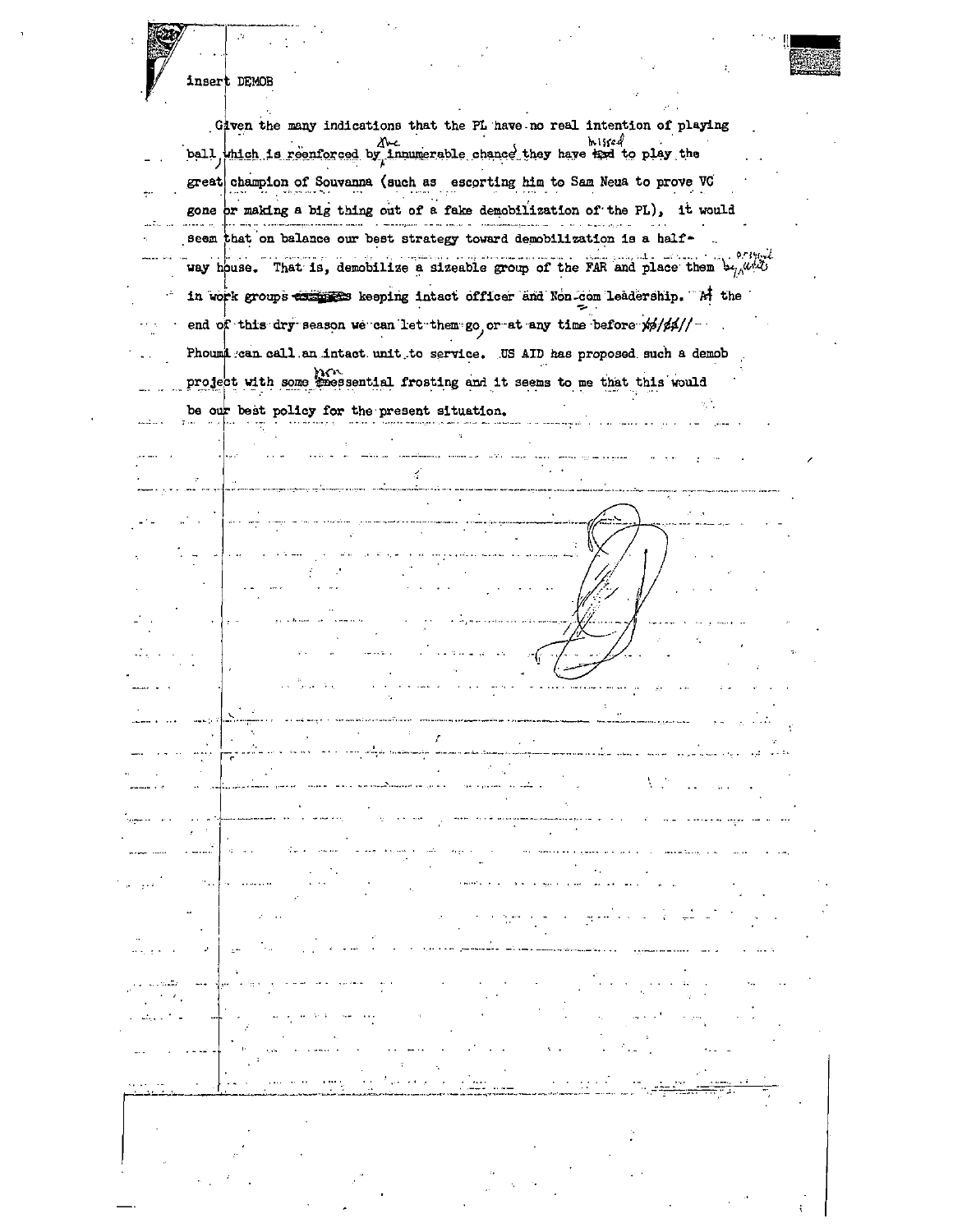At the present time, of the three dimensions of the Lao problem,  $\texttt{milltdry}$ , economic and political, the economic are now merely supporting

actors. For the near future it appears that the military or near military curris may be center stage. A present there is a wave of optimism sweeping **PECULAN COL** across Vientiane because Souponnouvong has agreed in principle to the est-

ablishment of a mixed general staff, and the permission of the ICC to in

vestigate, while Phoumi has agree to partially dismantling of the DNC and

to a civilian police under a joint staff. Tet the recent and continuing developments on the Plain des Jarres may indicate a toughening of the real

PL line which is partly constituted by the good news in Vientiane.

Since late this summer, supplies have been any of withheld from the www.communications.com/ KL forces and the PL have increased pressure an KL areas and infilitrated

KL villages. Just recently the PL marched onto an airfield where USAID supplies had just been landed for KL forces and demanded that they receive.

the supplies and decide who gets what. The KL said niet. The station chief here, Whitehurst, is of the opinion that a whole series of events since

September ages of indicate clearly that the PL have decided to choke off and

finish Kong Lae as an independent force. There are reports that, as the KL troops and officiers realize that kong Lae cannot exposition thersingly intensible

The KL officers are spinning off right and left. This is clearly as tinderbox. Unless a balance of forces is established (assuming the analysis is correct),

"any "incident will precipite a dash by both-sides to gain (capture) the -allegiance of the KL forces. The PL are trying to choke of KL, our bringing in supplies may itself precipite the struggle or it may force the KL into alliance with the Meo. The latter has started already and this the only hope for a new balance of forces which the Pl gould understand.

In determining future policy a key question would appear to be: Is the above policy of toughness (erasing a worldwide symbol of Lao resistance to imperialism) the real policy and the return of Soupannouvong and the array of new promises just tinsel, or is it somehow vice versa? I reccomend the Whitehurst paper to you, TDCS

The above is a fairly short run question and whether it is optimistic

or not I am not sure. In terms of the longer run picture I am persuaded

that the picture is not bright.

Withheld from public release under the National Security Act of 1959, 50 U.S.C. 3605 (P.L. 86-36)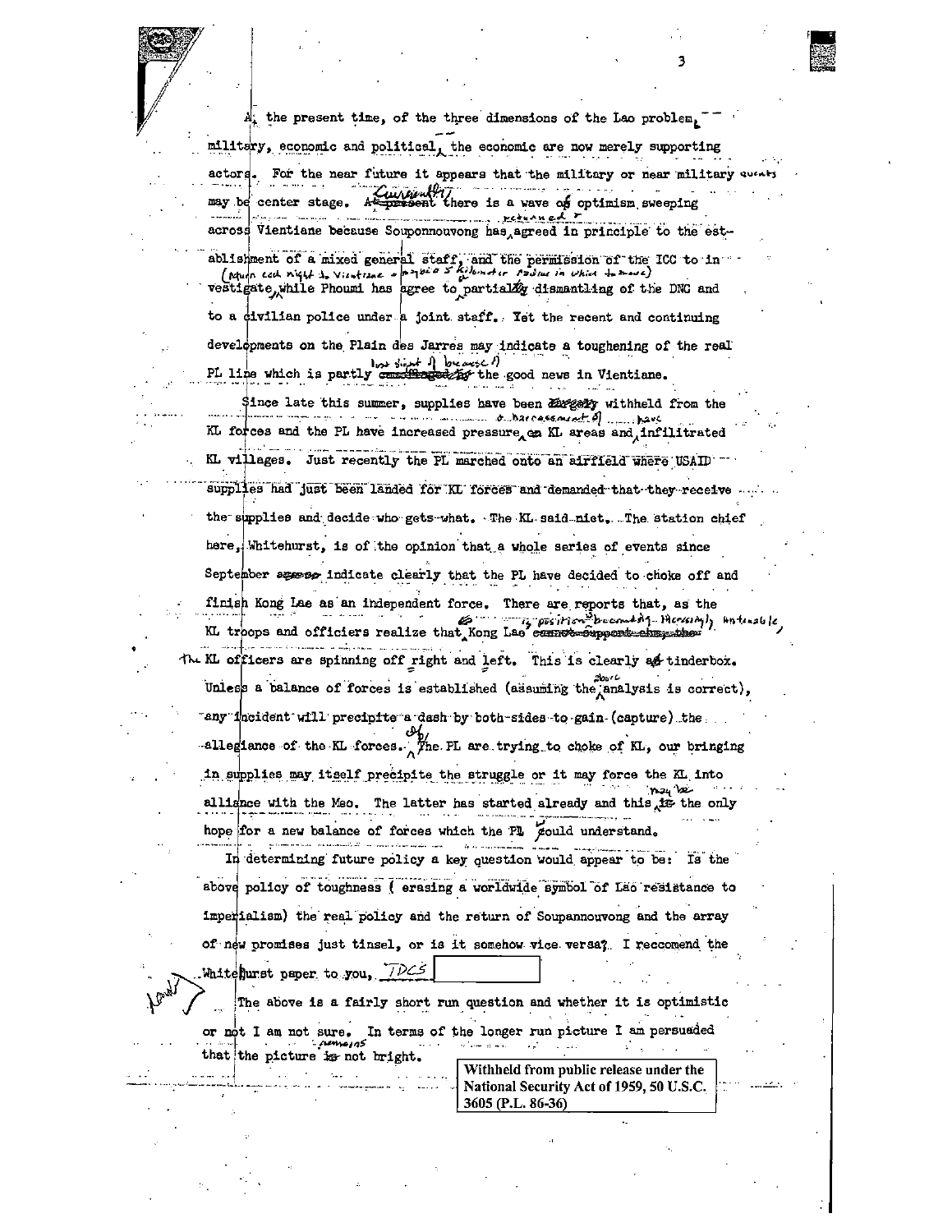Recapping the obvious a big Lao policy is built on two possible eventualities. - a pull by Moscow and Hanoi to render the countryside uscant descrip of VC and hence passive or a push by Souvanna-using-propoganda, and embarrassment and ICC investigations to force the VC to withdraw.

Though it has always been doubtful that Moscow really could push Hanoi to pull out its VC there was a chance that the Soviet stake in this piece of Russia real estate vis a vis China was sighter such that she would one way or another seduce and pressure Hanoi to at least partly play ball. With the new major thrust by China to take over in Ssia the job unsuccessfully attempted last by the Japanese, the credibility of Soviet power and will is further lessened. We want the same way to the contract of  $1.1.1$ 

The possibility of a Souvanna push or tough Souvanna descrepens still remains. Souvanna could use the tool of public embarrassment of Phoumi V. on certain subjects, of Phoumi N. on other subjects (such as squandering of public funds); he could forcefully use the ICC as a tool to his own ends of strengthening his position and making people dependent on him instead of the reverse. Such a line would have to be played adroitly since it could easily backfire, but it appears now as the only real card left for obtaining a countrywide neturalist solution. للأوبر المساديف

The discouraging factor is that the above description does not fit Souvanna. He is an inside fighter and wailer, not a public fighter. **It** has been suggested to him that if he got tough, he would rally support and start a real movement. always He shrugs such action by himself elf-as. impossible. One of the most significant events of the last month or so was the-unmasking-by-Phoumi-V. and Quinim before Souvanna when they practically. commanded him to behave thus and so. Souvanna told them to take a flying leap. Nevertheless such communist mouthings so close must have been a real shock to him. Yet the best opinion here is that he will not take a similarly tough stand publically. All indications are that he attempts to solve problems by delegating them to others to solve. He has the asset of discontent in PL areas, but he is not willing to exploit it.

Clearly whether Souvanna can or cannot pull the show off is a difficult